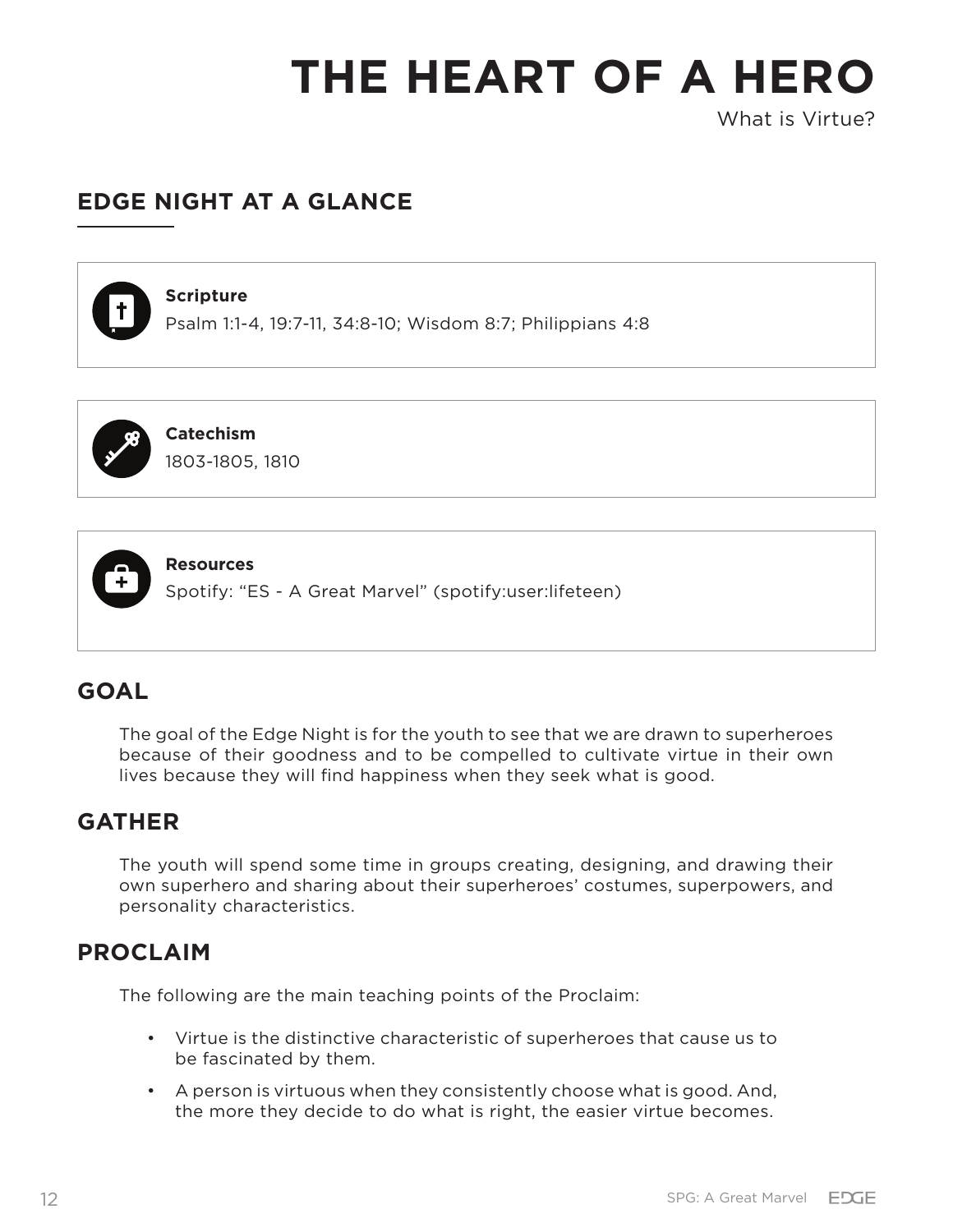• Human beings are drawn toward and created for what is good, and living a virtuous life helps us experience the fullness of life that God desires for us.

## **BREAK**

The youth will be asked to think through different potentially virtuous scenarios and interpret whether or not the action was virtuous. Youth start with more obvious scenarios and increase subtly in difficulty as they progress.

## **SEND**

The youth will do a version of lectio divina focused on virtue, praying with a Scripture passage from Philippians 4.

## **WEEKLY CHALLENGE**

Memorize the Scripture passage Philippians 4:8.

Notes: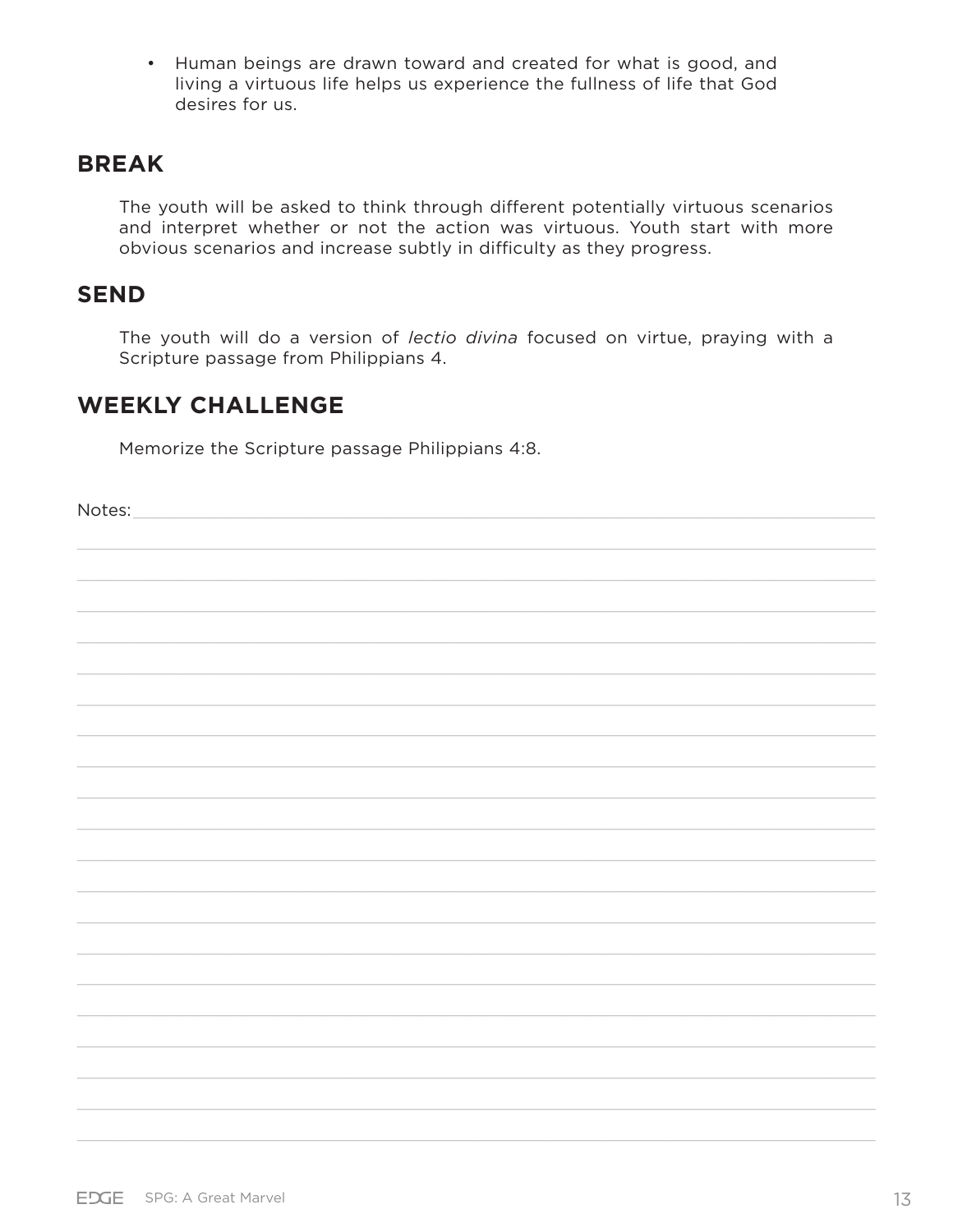What is Virtue?

## **EDGE NIGHT SET UP**

## **SET UP**

Gather all of the supplies for the Gather activity and the Send prayer experience. Create a set environment for the whole semester that can be added to each week. Using cardboard boxes create a city outline or skyline at the front of the room. Add in different Marvel superhero cutouts to the skyline. Consider obtaining different posters from Marvel superhero movies and posting them around the room.

Each week as you talk about different virtues add in a poster board or butcher paper with the virtue and definition somewhere in the room.



#### **Hispanic Inculturation**

If you have any Hispanic/Latino youth include the Spanish translation of each virtue and definition. As Hispanic/Latino middle school youth begin to learn about the virtues, it can be difficult to translate what they learn in English to what they tell their parents in Spanish. At the start of every Edge Night in this series, you will find the definition of each virtue in both English and Spanish to give Hispanic/Latino youth the opportunity to learn how to translate what they've learned about the virtues in a way their parents will understand at home. As the semester continues, follow up to see if the youth have talked about the virtues in their homes.

For this first week use the following:

Virtue: A habitual and firm decision to do what is good, allowing a person to do what is good and give the best of themselves.

*VIrtud: Una decisión habitual y firme de hacer el bien que permite a la persona hacer el bien y dar lo mejor de sí.*

## **SUPPLIES**

The following is a list of supplies that are needed for the Edge Night:

- G: Blank sheets of paper, one or two per team
- G: Drawing utensils (gel pens, sharpies, paint markers, etc.)
- G: Pens or pencils, one per team
- S: Notecard, one per youth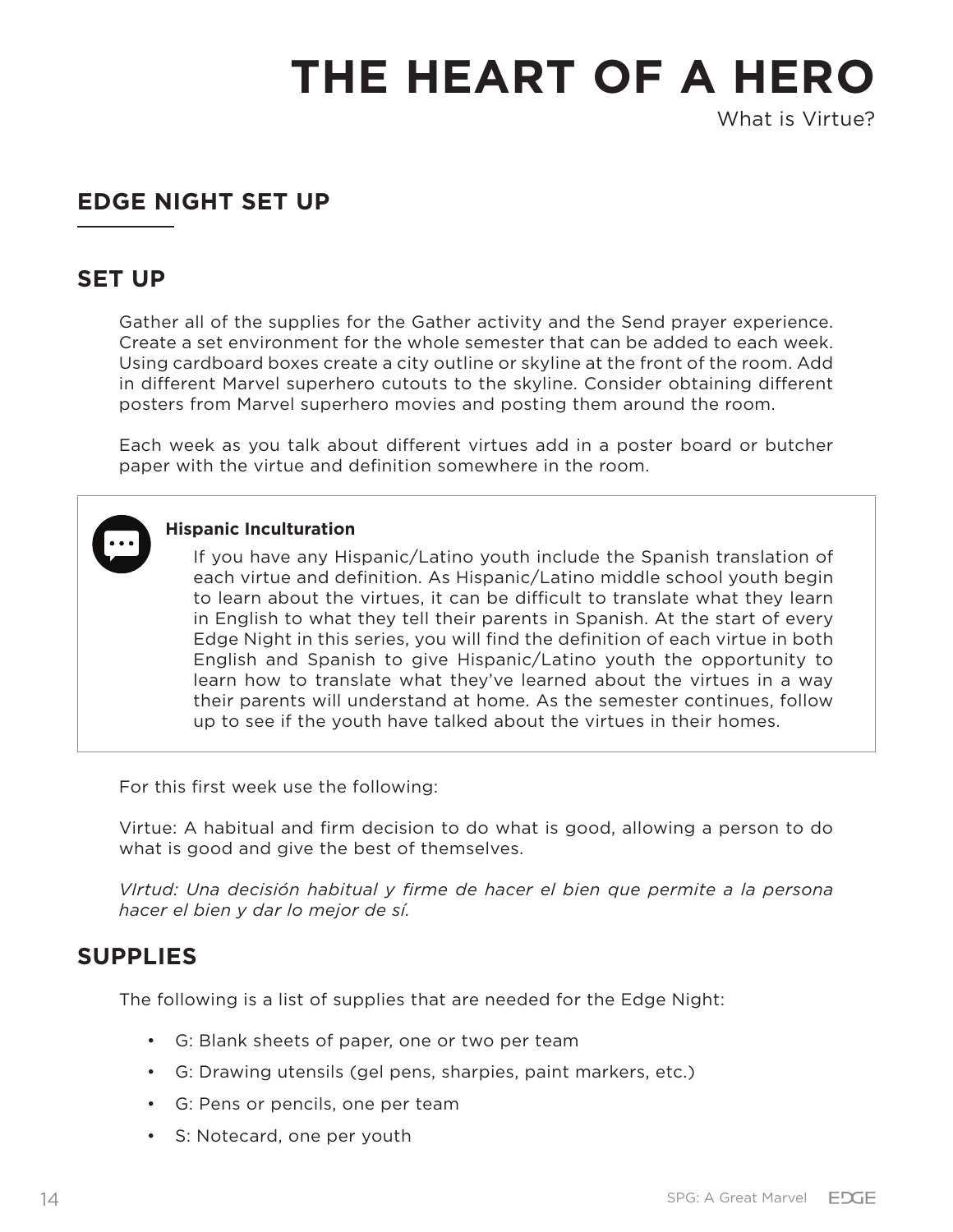- · S: Pen or pencil, one per youth
- · S: Highlighter, one per youth

## **ASSIGNMENTS**

Use the following list to assign core members to specific tasks:

| <b>Gather:</b> |                                                                                                                                                                                                                                |
|----------------|--------------------------------------------------------------------------------------------------------------------------------------------------------------------------------------------------------------------------------|
|                |                                                                                                                                                                                                                                |
|                | • Game: 1999 - Game: 1999 - Game: 1999 - 1999 - 1999 - 1999 - 1999 - 1999 - 1999 - 1999 - 1999 - 1999 - 1999 - 1999 - 1999 - 1999 - 1999 - 1999 - 1999 - 1999 - 1999 - 1999 - 1999 - 1999 - 1999 - 1999 - 1999 - 1999 - 1999 - |
|                |                                                                                                                                                                                                                                |
|                | Break: All small group leaders                                                                                                                                                                                                 |
| Send:          |                                                                                                                                                                                                                                |
|                |                                                                                                                                                                                                                                |
|                |                                                                                                                                                                                                                                |
|                |                                                                                                                                                                                                                                |
|                |                                                                                                                                                                                                                                |
|                |                                                                                                                                                                                                                                |
|                |                                                                                                                                                                                                                                |
|                |                                                                                                                                                                                                                                |
|                |                                                                                                                                                                                                                                |
|                |                                                                                                                                                                                                                                |
|                |                                                                                                                                                                                                                                |
|                |                                                                                                                                                                                                                                |
|                |                                                                                                                                                                                                                                |
|                |                                                                                                                                                                                                                                |
|                |                                                                                                                                                                                                                                |
|                |                                                                                                                                                                                                                                |
|                |                                                                                                                                                                                                                                |
|                |                                                                                                                                                                                                                                |
|                |                                                                                                                                                                                                                                |
|                |                                                                                                                                                                                                                                |
|                |                                                                                                                                                                                                                                |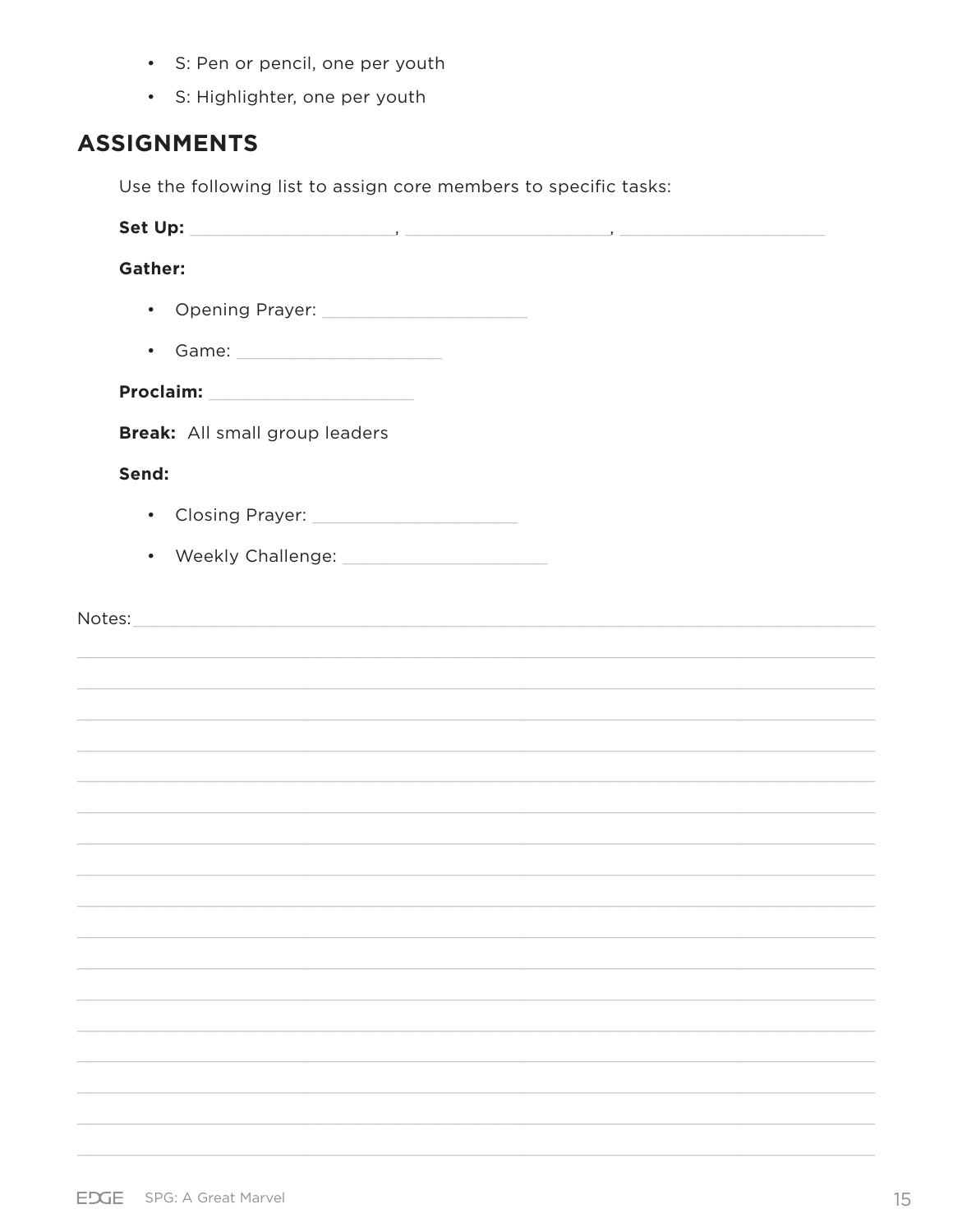What is Virtue?

# **EDGE NIGHT OUTLINE**

## **GATHER**

### **Edge Night Introduction (5 min)**

Welcome the youth, introduce any youth who are there for the first time, and begin in prayer. Give a brief overview of the topic of the Edge Night, using the following as an example:

*What is it about superheroes that we find so fascinating? How is it that their characters continue to inspire generation after generation? How is it that their stories never get old? Superheroes remind us of the goodness of people and offer us examples of virtuous living. Pulling from the stories of some of the biggest superheroes, we will be talking this semester about what it means to live a life of virtue, as well as reflecting on how these superheroes exemplify both virtue and heroism. This week, we will learn what virtue is and why we should live a virtuous life.*

#### **What's in a Superhero? (15 min)**

This activity is done in small groups.

- 1. Break the youth into their small groups and give each group sheets of paper and drawing utensils.
- 2. Small groups work to come up with their own superhero choosing a name, costume, superpower or abilities, and personality characteristics (e.g., compassionate, brave, stands up for the poor, seeks justice, dedicated to ridding the world of evil).
- 3. After each small group has created their superhero, ask the youth to return to the large group. Allow a few of the small groups to share about the superhero they created and why they choose the characteristics they did for their superhero.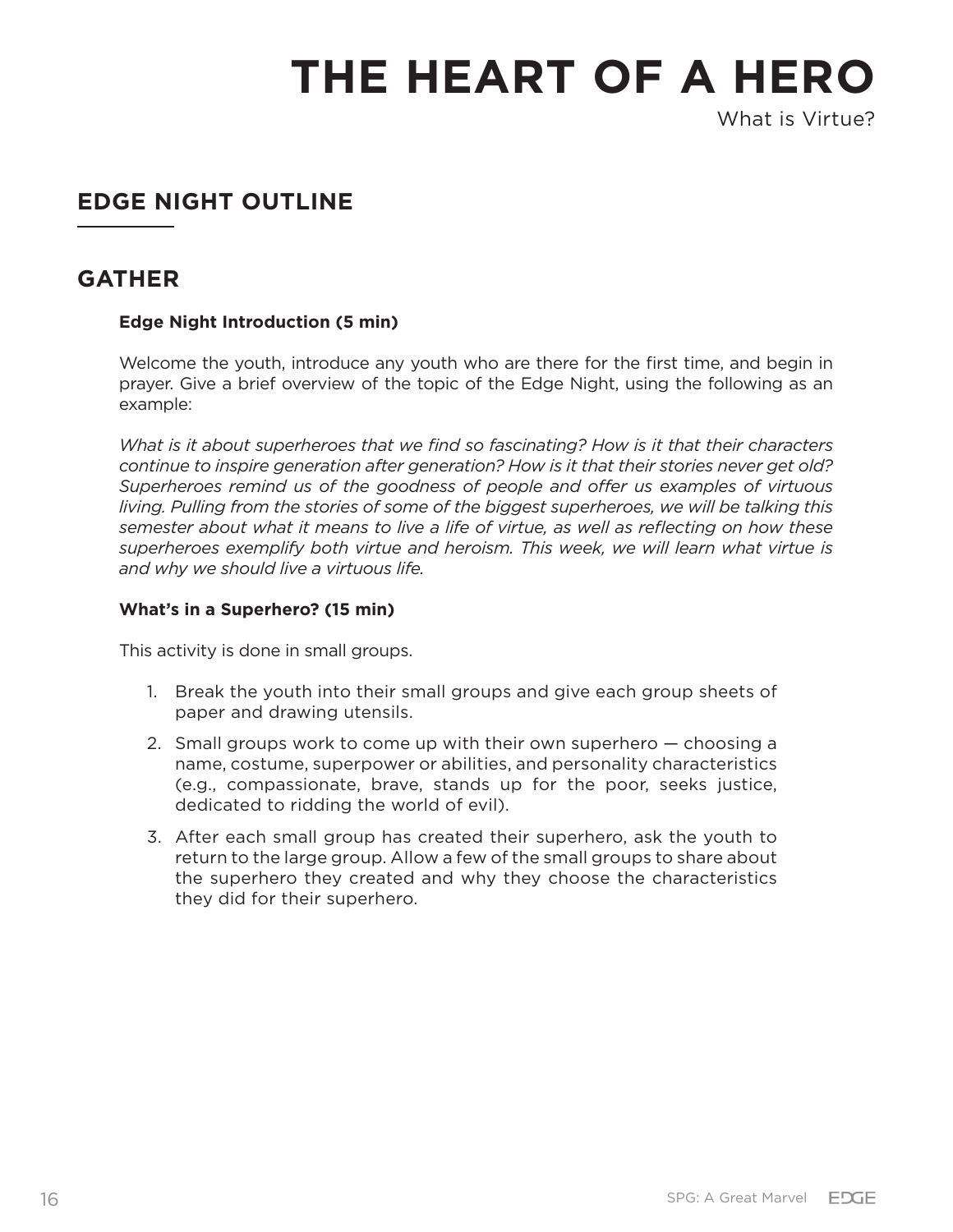

#### **Hispanic Inculturation**

Although many Hispanic/Latino youth view their family members as superheroes, it is also important to point out superheroes from Latin backgrounds. While there are currently not many superheroes from Latin backgrounds, there are a few that you can direct them to like Miss America and Miles Morales. Miss America, also known as America Chaves, had the power of strength and durability. She is a member of the Young Avengers and can kick open star-shaped holes which allows her teammates to travel through the multiverse. Miles Morales debuts in "Spider-Man into the Spider-Verse" as one of the many Spider-Mans in the superhero world.

## **PROCLAIM**

#### **"The Heart of a Hero" Proclaim Teaching (10 min)**

The teaching can be found on pages 20 to 23. The following main points are covered in the teaching:

- Virtue is the distinctive characteristic of superheroes that causes us to be fascinated by them.
- A person is virtuous when they consistently choose what is good, and the more they decide to do what is right, the easier it becomes.
- Human beings are drawn toward and created for what is good, and living a virtuous life helps us experience the fullness of life that God desires for us.

## **BREAK**

#### **Virtuous or Not? (10 min)**

Break the youth into their small groups, begin in prayer, and then lead them through the following activity. Read to the youth the following scenarios and ask them to discuss as a group whether they think that the actions in the scenario were virtuous or not. If the act is virtuous ask one youth to explain why. If it is not, then ask them to explain what about it was not virtuous. Use the following scenarios as an example and adjust them as you see fit for your group of youth.

- Someone pushes you in the hallway, so you punch them in the stomach to show them who's boss. Not
- You choose not to sit next to one of your friends in class because you know they will be a distraction and you both won't pay attention. Virtuous
- Someone at school is having a bad hair day, so you talk about it to all of your friends and laugh at them without them knowing. Not
- Your friends are making fun of someone who is not present, so you make an effort to stop the conversation and steer it in another direction. Virtuous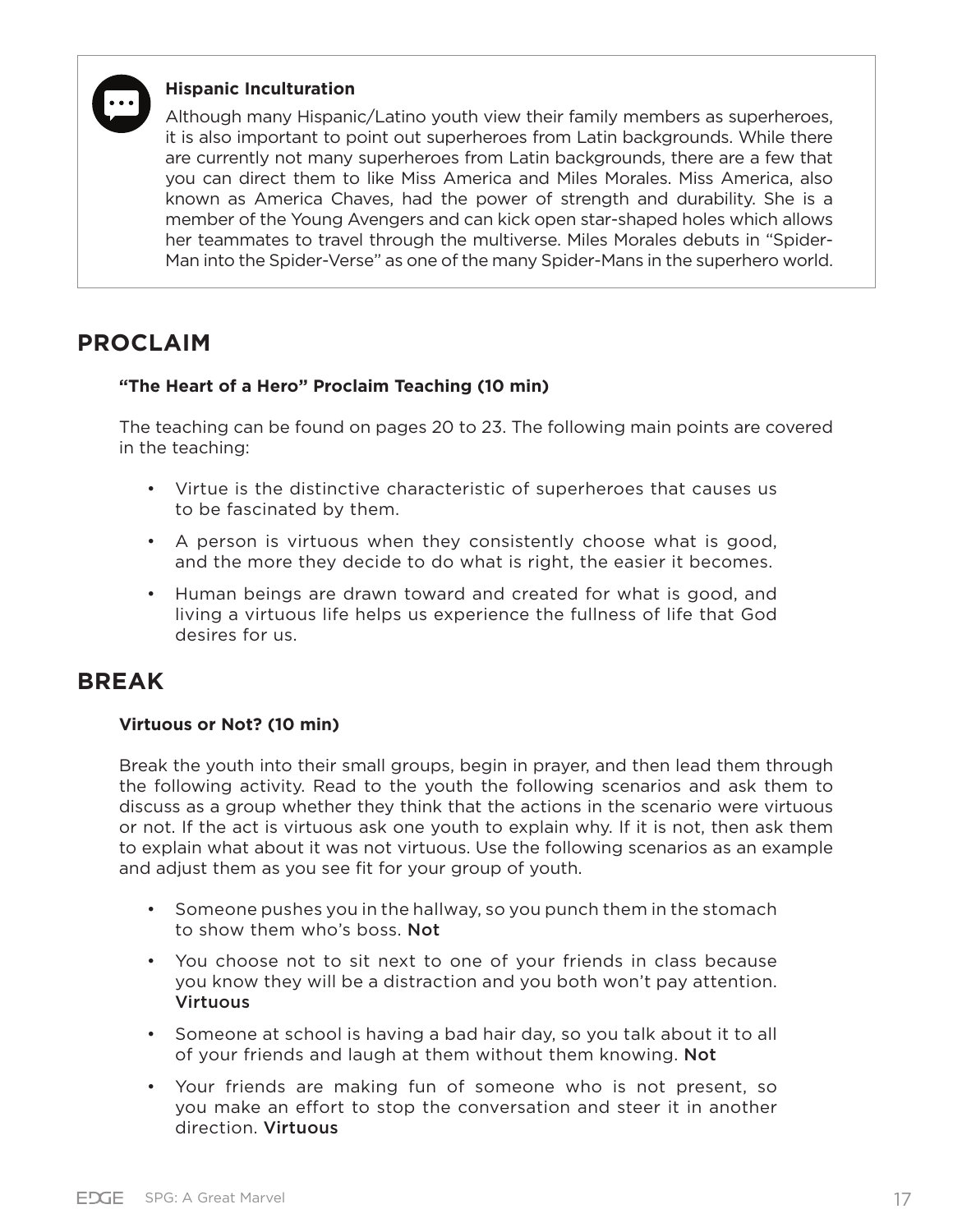- You know you get distracted during Mass, so you ask your parents if you can sit closer to the back, so no one sees you. Not
- Your parents ask you to start doing your chores, but you are tired, so you only do some of them, and hope that your parents forget about the rest of them. Not
- You know your parents are going out of town, so you plan ahead of time to get a ride for Mass on Sunday instead of skipping altogether. Virtuous
- One of your friends is failing a class, and they ask you to help them cheat on the next test, but you say no. Virtuous
- You are up late playing video games, but getting tired, so you decide to have two cans of soda in order to stay awake. Not
- You often get bored at the dinner table with your family, but instead of trying to ask about their day or be present to them you decide beforehand that you are just going to ignore them and do something on your phone. Not
- You make an effort to pray every morning when you wake up, and every evening when you go to bed, even if you sometimes forget. Virtuous



### **Step It Up**

Give the youth the following requirement for a good action according to the *Catechism of the Catholic Church* "In order for an action to be good, the object, intention, and circumstances of the action must be good" (CCC 1750). For each scenario ask them to try to figure out what the object, intention, and circumstance is.

### **Small Group Discussion (10 min)**

After the youth have had time to discuss each scenario, use the following questions to foster a discussion within the small group:

- *Whip Around Question*: If you had the chance to defeat any villain from a movie, comic book, or video game, who would it be?
- Who is your favorite superhero, and what is one good characteristic they embody?
- What is a virtue or trait that you admire in other people?
- Was it easy or hard for you to identify virtuous actions in our activity? Do you think that it is hard or easy to make those decisions in real life? Why?
- Why should we strive to live virtuous lives as Christians?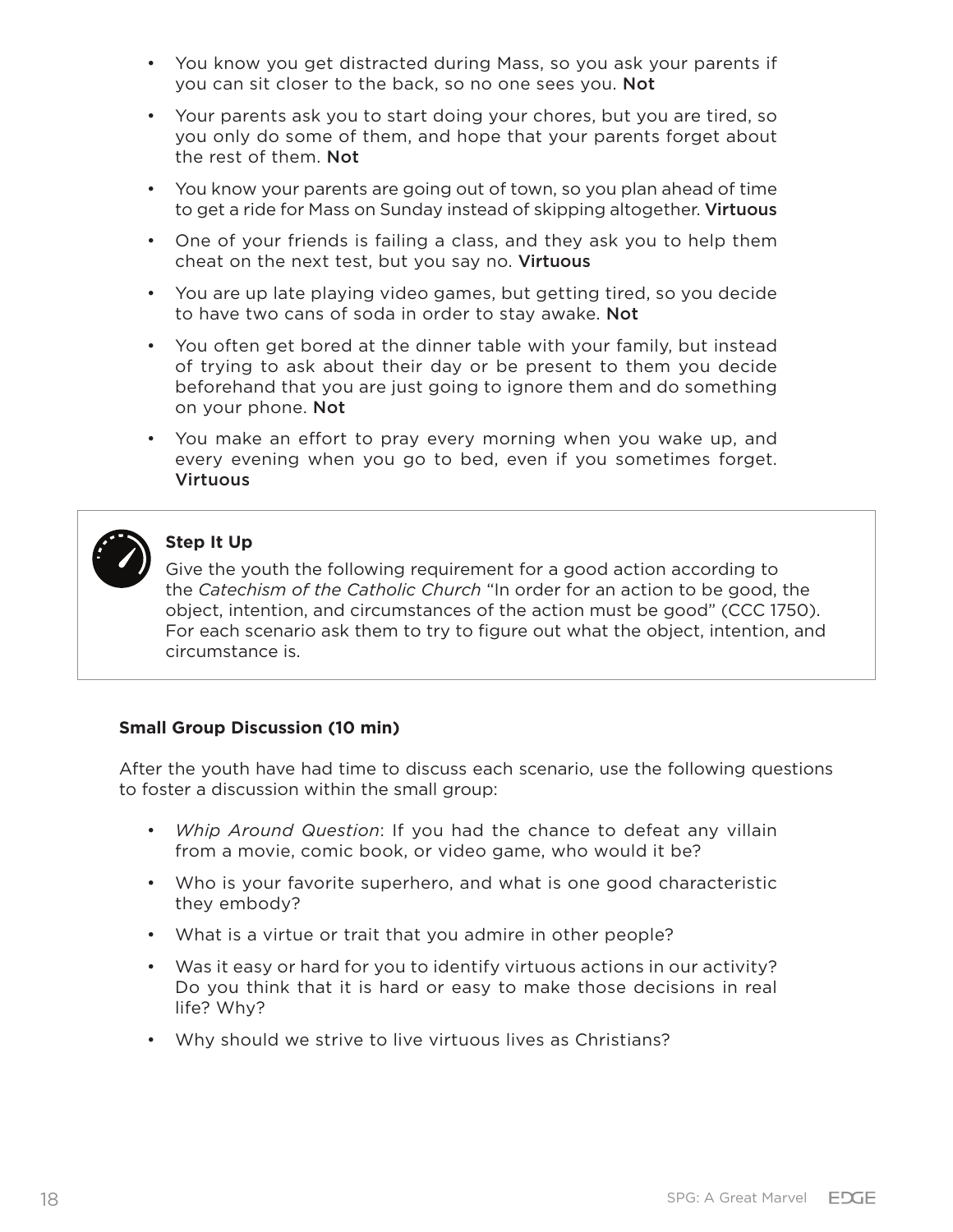#### **Eighth-Grade Adaptation**

Use the following questions for a more challenging discussion for eighth-grade youth:

- Do you think that people in society celebrate good or bad behavior? Why?
- What is an example you have seen of society glorifying a behavior that is not virtuous?
- Do you think that living a virtuous life makes people happier? Why or why not?
- If someone were to look at your life from the outside, would they see you making efforts to live a virtuous life? Why or why not?
- What is one thing you want to do this week to grow in virtue and in imitation of Jesus?

## **SEND**

#### **Lectio Divina with Philippians 4:8 (20 min)**

Gather the youth back to the large group. Hand out notecards, pens, and highlighters to each youth. Project or display the Scripture verse from Philippians 4:8 so all the youth can see. Ask the youth to copy down the Scripture verse onto their notecard. Once all the youth have copied down the verse, use the following to lead the youth through a time of modified lectio divina, praying with the Scripture verse.

Begin with the Sign of the Cross and ask the Holy Spirit to inspire the youth as they pray.

Read the Scripture verse one time, slowly asking the youth to read along with you and simply listen to what is being said.

Read the Scripture verse again slowly and, this time, ask the youth to underline any words or phrases that stand out to them.

Read the Scripture verse a third time slowly and ask the youth to confirm the words that stood out to them this time by highlighting those words.

Ask the youth to turn the notecard over and write down one word or phrase that stood out to them in particular and then reflect/write down the answer to the following questions, "Why did that word or phrase stand out to me?" and "What could God be trying to tell me through these words?"

If the youth are comfortable, ask them to turn to the person sitting next to them and take a few minutes to share what stood out to them, as well as what they think God is trying to tell them through that part of the Scripture passage. Consider having a few youth share with the large group.

Close the Edge Night by praying a Hail Mary as a large group. Following the prayer, give the youth their weekly challenge.

#### **Weekly Challenge (5 min)**

Memorize the Scripture passage Philippians 4:8.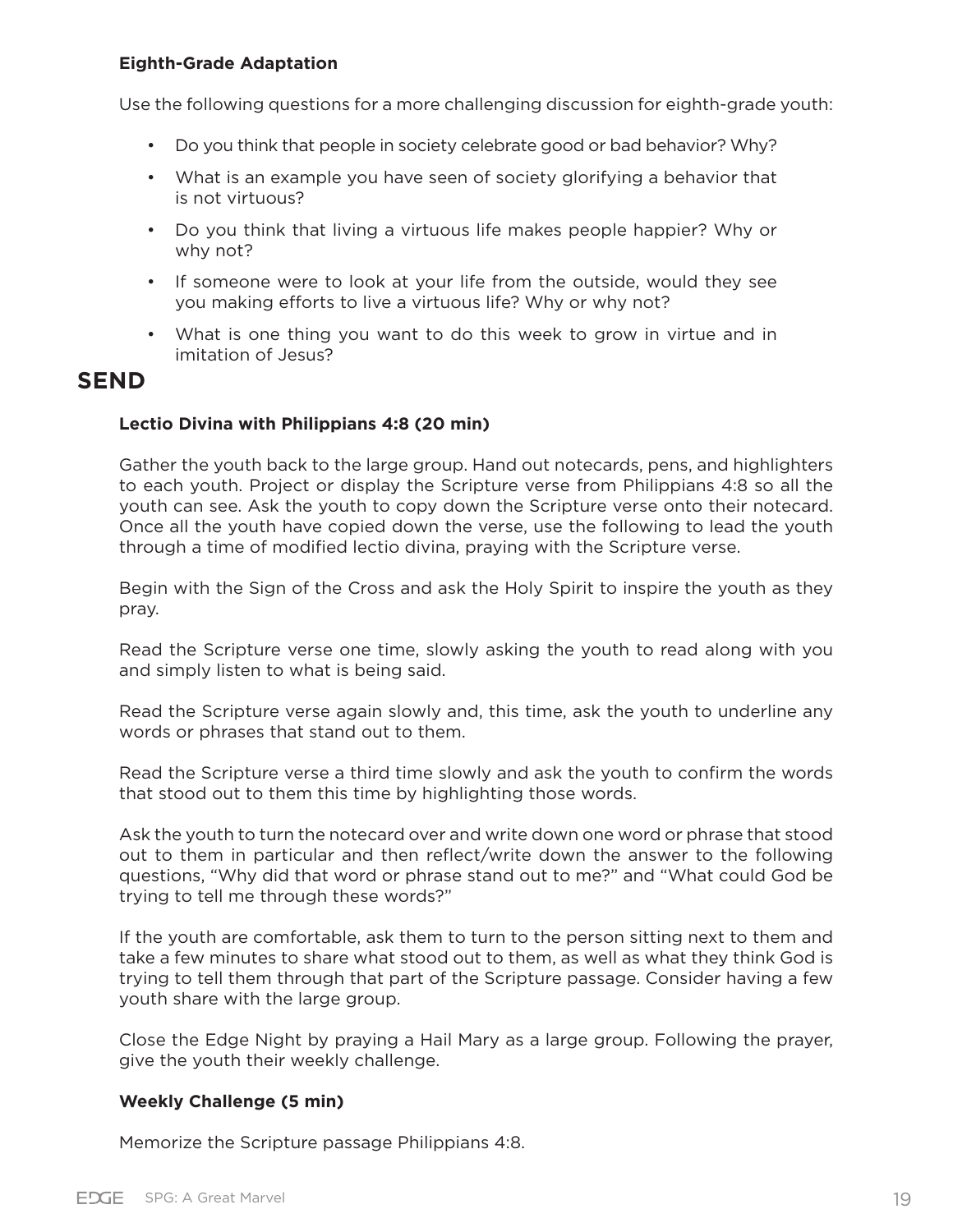What is Virtue?

## **EDGE NIGHT PROCLAIM**

## **GETTING STARTED**

This teaching is provided to give you an example of how to present this topic in an age-appropriate way, making it relevant to middle school youth. If the youth are ready to take it deeper, incorporate a few of the *Going Deeper* call-out boxes, picking the ones the youth would relate to the most. If there are Hispanic/Latino youth in the youth group, incorporate the applicable suggestions from the *Hispanic Inculturation* call-out boxes.

## **TEACHING GUIDE**

### **Fascinated**

*Begin by asking the youth who their favorite superhero is and why. Have a few of them share their answers with the large group, then share your answer. Write your thoughts here:*

- Many of the most successful movies of all time are movies about superheroes. Looking at the top 30 highest-grossing movies of all time, ten of them are movies about superheroes. Of all the thousands of movies that have been created, and found success, the ones that continually draw the largest crowds and make the most money are ones about superheroes.
- The fact that some of the top-grossing movies in our society are about superheroes reveals a certain cultural obsession with these types of characters. Their influence has extended to everything from movies, to toys, to games, to cereal boxes, and even to whole theme parks. Superheroes are everywhere, and the vast majority of us know at least a little bit about one or more of these superhero characters.
- It can be easy to understand this fascination with superheroes on a base level, after all, superheroes have really cool powers — they can fly, climb, control things with their minds, run fast, are really strong, and possess awesome weapons and tools. But, it is these different elements, along with their particular character storylines, that create entertaining action-packed movies.
- We are fascinated by superheroes, but it's not just because of their superpowers. Oftentimes, the villains that superheroes face off against have superpowers and cool abilities as well, but we are drawn to root for the heroes. Why? What is it that draws us to the heroes rather than the villains?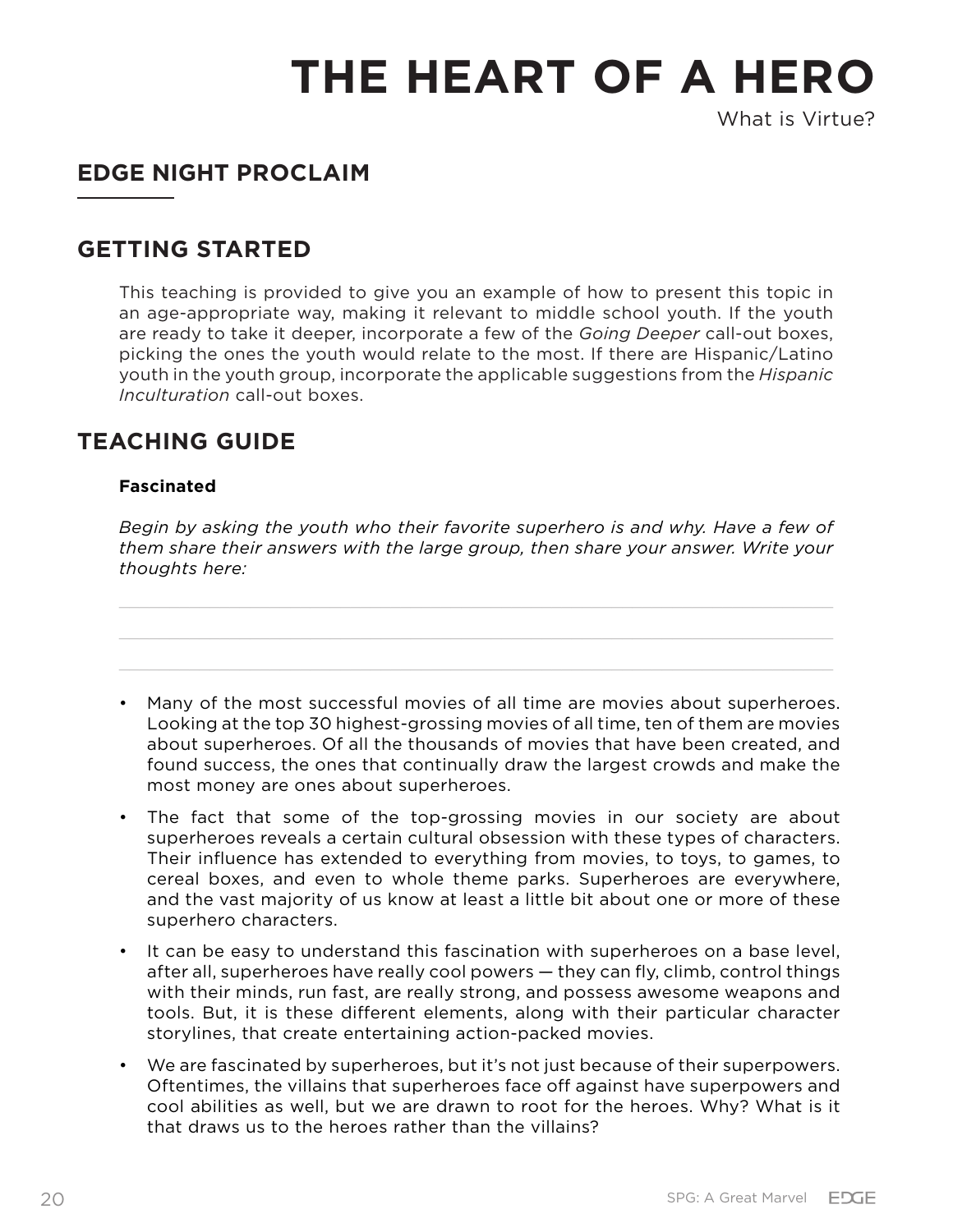*Have some of the youth share why they think we are fascinated by superheroes. Write your own thoughts here:*

• While the villains can be interesting characters, the majority of people are still drawn to the heroes. One of the main reasons for this is likely because the heroes protect what is good, and deep down inside we want to see good triumph over evil.

#### *Ask the youth if they would rather be a superhero or a supervillain. Have them shout out their answers.*

• Do you want to be a hero or a villain? It is easy to joke about being a villain because some of them are pretty interesting and do have really cool powers, but when it comes to real life most of us don't want to be the bad person. We want to do good; we want to have a positive impact on others; we want to make the world a better and more just place.

### **Hispanic Inculturation**

Youth in Hispanic/Latino households generally grow up listening to amazing stories from their parents, grandparents, aunts, or uncles showing the beauty of their family history and their family line. Hispanic/Latino youth see their families as their foundation and protectors, and family stories can become like those of superheroes. It is these family members who are the reason why Hispanic/Latino youth are where they are, and their families teach them to value morals and how they present themselves to others. Allow the youth the time to reminisce about the importance of their family members who have helped, supported, and guided them in their personal/spiritual lives.

• The superheroes are the ones who stand for what is right and defend those in need. While some of the characters may have complicated stories, we see them fight for what is good and, in some cases, even sacrifice themselves for the good of others. These are appealing qualities that draw us into their stories and inspire us. Heroes protect what is good, and we all want to be known as someone who does the same.

#### **Good Habits**

- The good qualities that we see in superheroes are also qualities that the Church has always promoted as the way to grow in holiness. These qualities are called virtues.
- A person who lives out these virtues consistently chooses what is good, and the more they decide to do what is right, the easier it becomes. (CCC 1803)
- The opposite of a virtue is a vice. A vice is a strong tendency to do something that is sinful and to build up a habit of sinful action or behavior. (CCC 1865- 1866)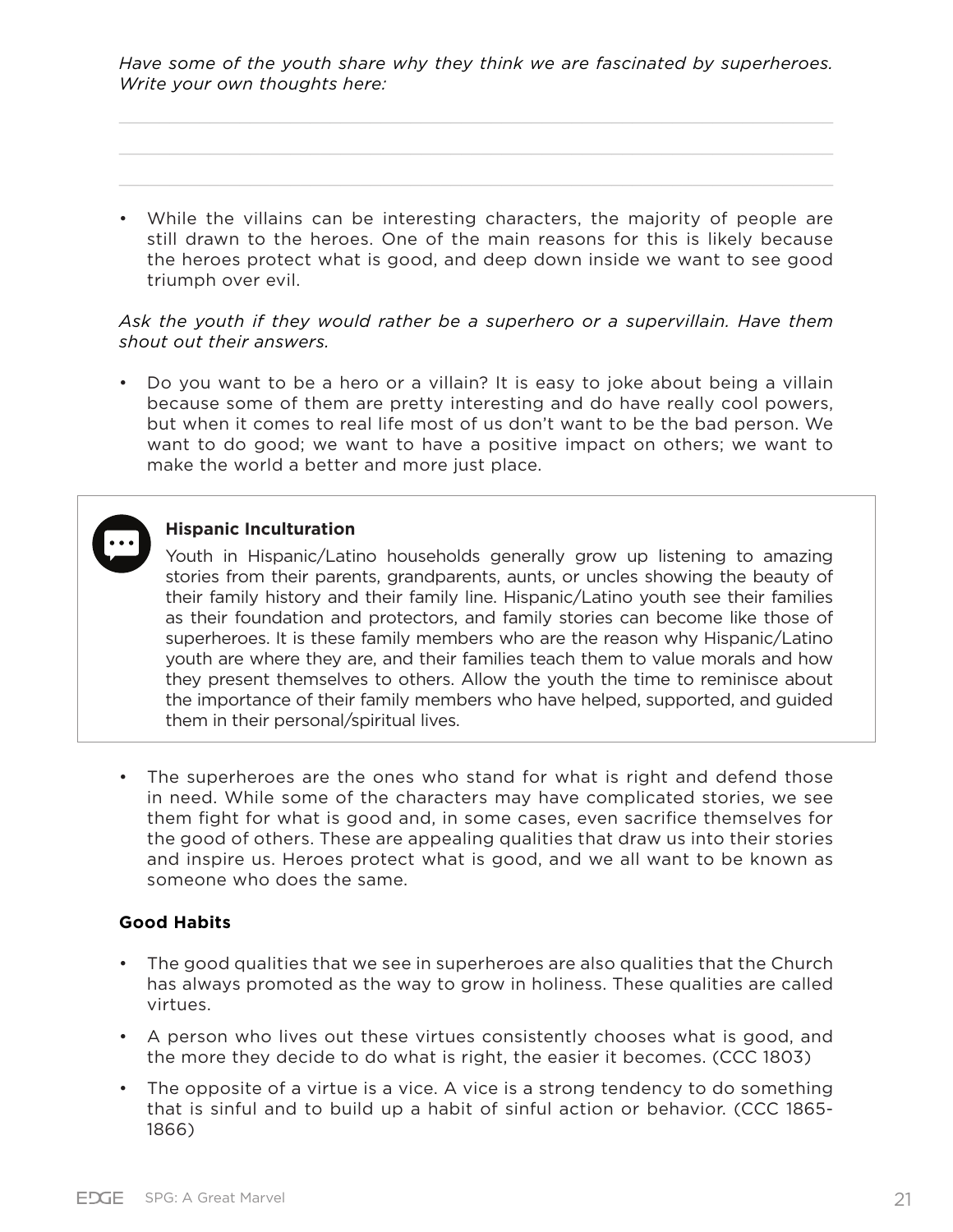- A virtuous person knows, chooses, fights for, and defends what is good. A person who gives into vice does the opposite. Superheroes often exemplify virtue, whereas supervillains exemplify vice.
- We call someone virtuous when they consistently choose what is good. In its simplest sense, virtue can be defined as a habit of doing good. On the other hand, vice is a habit of doing bad.

*Share a story about a good habit you have and how it became easier and easier to do the more you did it. Write your thoughts here:*

- Habits are formed by consistently choosing to do or not to do something. If you want to start waking up when your alarm goes off, you do so by actually waking up when your alarm goes off. The first time can be really difficult, and it can continue to be hard for a while. But the more you do it, the easier it becomes to choose to do it. It may still be hard to get up, but it is easier to make the choice to do it.
- The same thing is true when it comes to doing good. There are certain habits that we can grow in that make the choice to do good easier and lead us to be people of virtue.

#### **Created for the Good**

*Read Wisdom 8:7*

- There are four virtues that we will be discussing during this semester prudence, justice, fortitude, and temperance. They are called The Cardinal Virtues and they are foundational for living a life full of making good decisions. They are called cardinal virtues because they are really important, and all other virtues build around these four. (CCC 1905)
- You may wonder why you should care about virtue or living a virtuous life. Superheroes make it seem really cool in their action-packed movies, but in real life, it is sometimes so much easier to not choose what is good. Choosing what is good can lead us to lose friends or be even judged by our classmates. It can seem a lot more fun and adventurous to disobey our parents or do anything that feels good even if it has bad consequences.
- When we are tempted to throw virtue to the wind and leave it as something for the movies, we have to remember that we are created by God who is good, for God who is good. The more we do what is good, the happier we will be because that is what we were created for.
- God knows us, He loves us, and He wants what is best for us. And ultimately what is best for us is to follow Him in doing what is good and avoiding what is sinful.
- He gives us the virtues for this very reason. They help to guard what is best in us and help us to live in accordance with it. They are guideposts pointing out the way to a happy and fulfilling life.